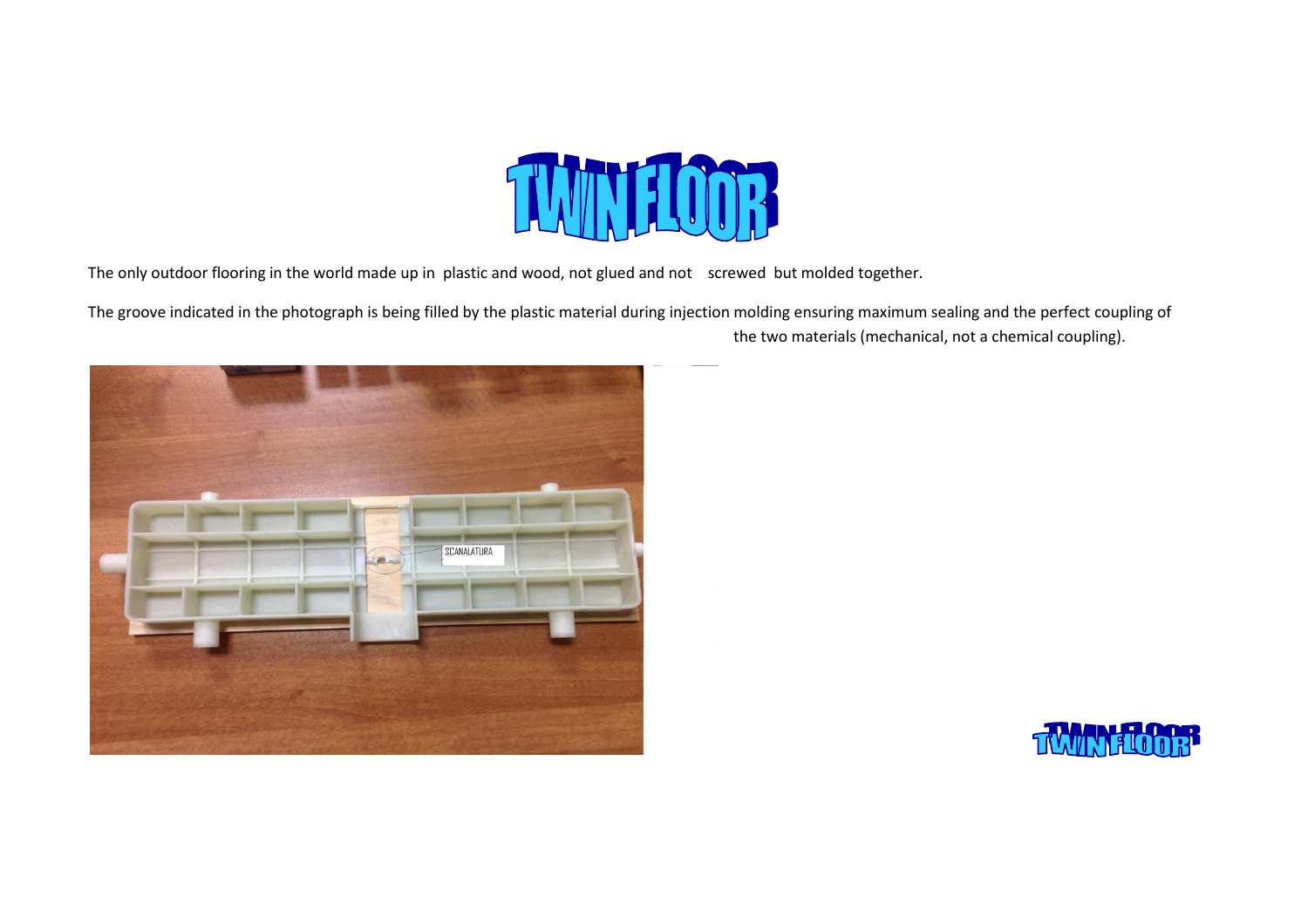Total tile height: 4,5 cm

wood thickness: 0,9 cm

length : 44,5 cm

width: 14,5 cm

single module weight: 0,80 Kg

Modules per square meter: 15 pcs. ( 5 tiles composed by 3 modules each)



Plastic Type: Polyamide with 50% fiber glass

Wood type: Accoya - Iroko - Teak - Ash thermo cooked

The assembly of the paving can be done both in the orthogonal direction than in the longitudinal direction (as in the photo).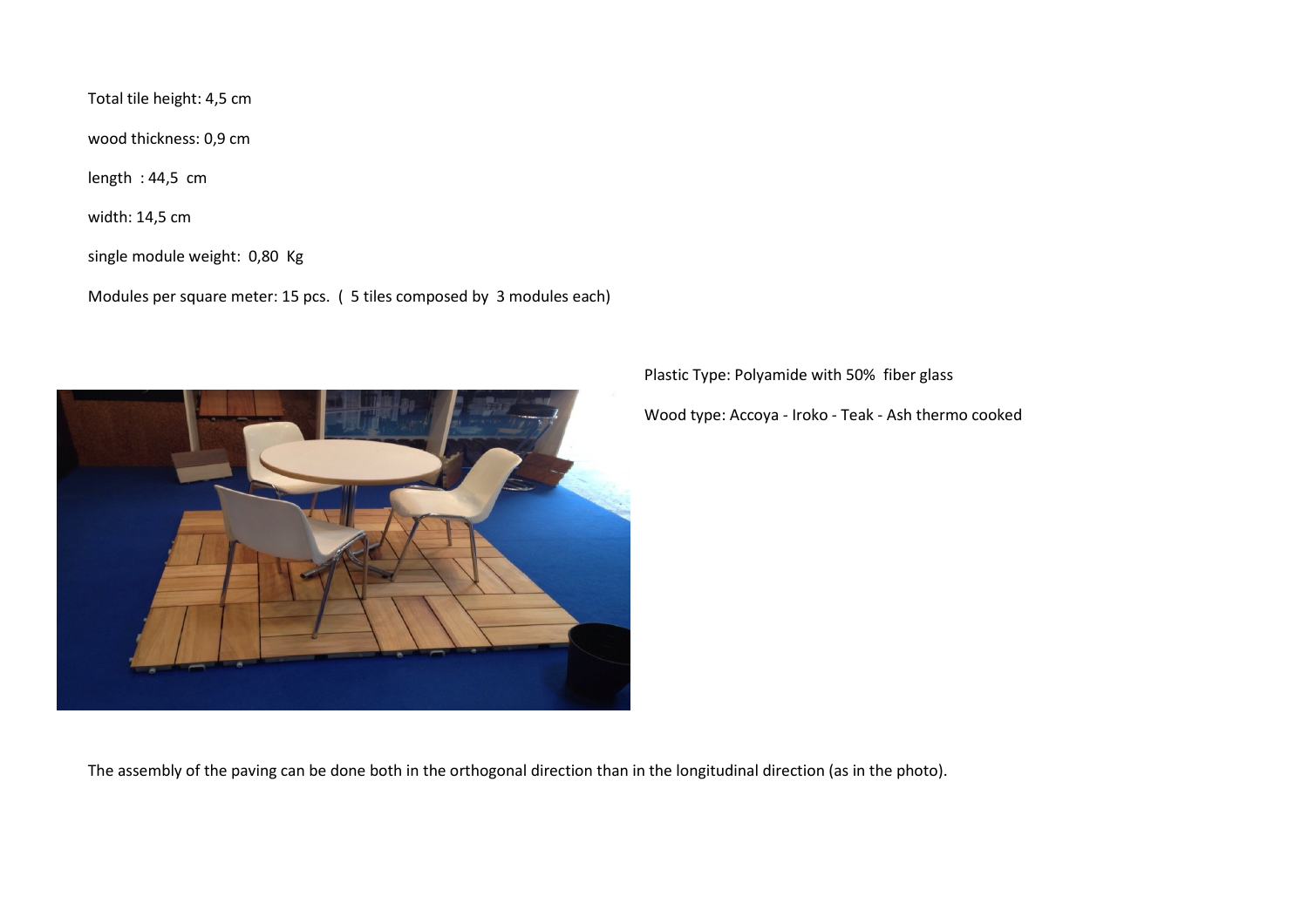The coupling between the modules is made thanks to the interlocking; so the laying work is extremely simple and rapid. Thanks to this arrangement, it is not necessary the specialized labor intervention so this things eliminating the cost of installation.

Being a modular and extremely light paving, facilitates the handling and the achievement of areas otherwise not easily accessible (for example terraces on condominiums with many floors).

In these cases, in fact, it is indispensable the use of bulky and expensive construction equipment, however not necessary with our TWIN FLOOR (transportable manually).